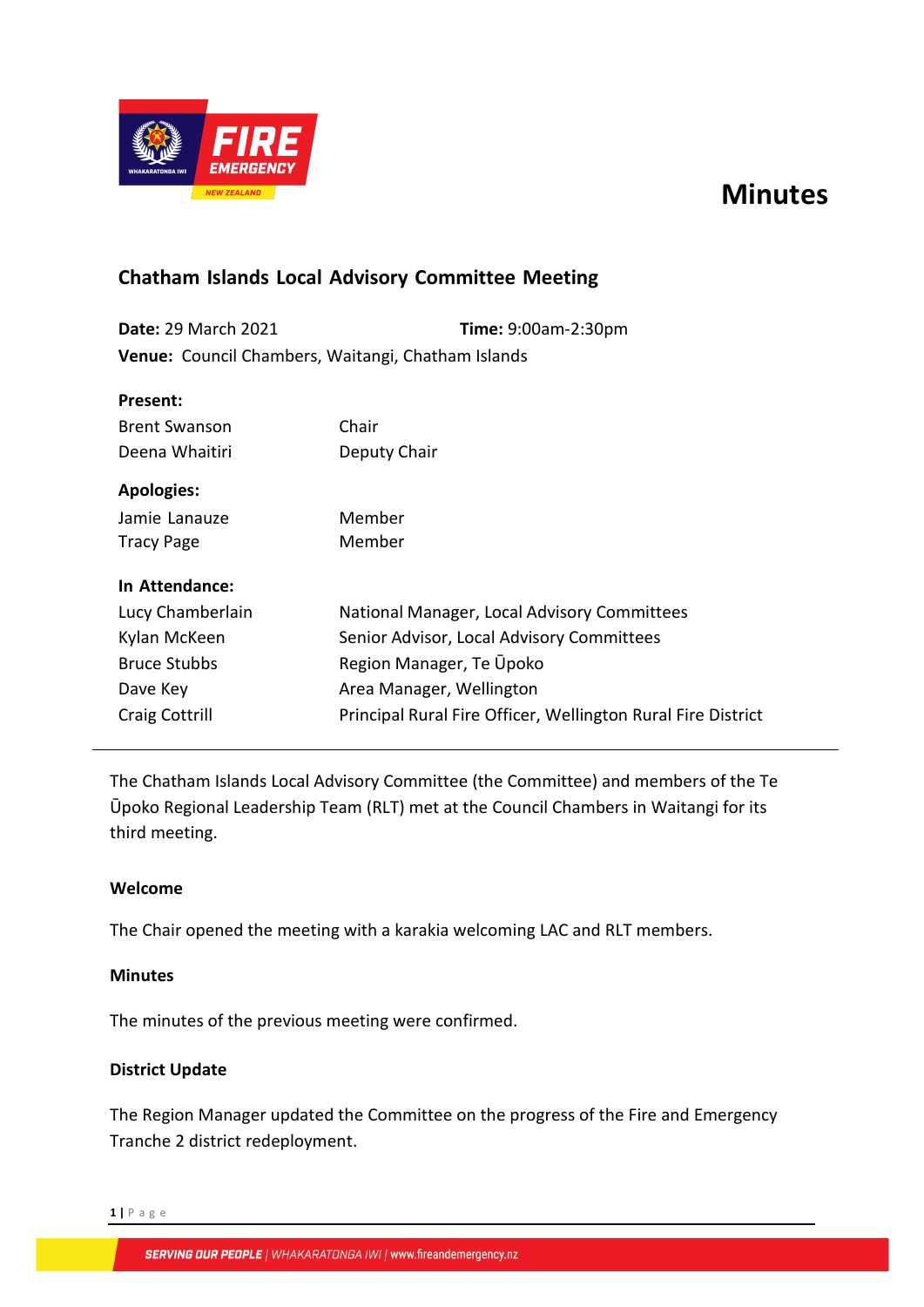# **Volunteerism on Chatham Islands**

The Area Manager gave an overview of volunteerism on the Chatham Islands. Current volunteer membership was discussed along with the challenges and opportunities to attract future volunteers to the brigade.

#### **Stakeholder Engagement**

The Committee reported back on engagement undertaken in the last quarter.

Introductory meetings were held with the Chatham Islands Community Conservation Board, Department of Conservation (DOC) staff on Pitt Island, and the Chatham Islands Shipping Ltd.

DOC staff on Pitt Island commented on the potential of bio-security risks due to deployments on offshore islands.

Members sent 300 householders to all businesses and residents on the Chatham and Pitt Islands introducing the LAC Committee and extended an invitation for further engagement.

LAC members were invited from the Kaingaroa Community to attend a meeting that also included members from the Chatham Islands Council. Residents noted fire risk challenges relevant to their area and highlighted low water supplies and potential for coastal winds to spread fire by blocking access for response to isolated communities.

Some Kaingaroa members also expressed their interest in becoming Fire and Emergency volunteers.

Committee members attended the Chatham Islands Volunteer Fire Station 50th Jubilee participating in the meet-and-greet with past and present volunteers, the station open day and Jubilee dinner.

The LAC had their second engagement with delegates from Ngāti Mutunga o Wharekauri Iwi Trust. Iwi members expressed an interest in meeting quarterly to effectively engage with the LAC.

#### **Engagement Planning**

The Committee agreed to continue proactively engaging with their community priority stakeholder groups for the remainder of the 2020/21 financial year.

Members agreed that engagement with imi will coincide with the next LAC meeting in June.